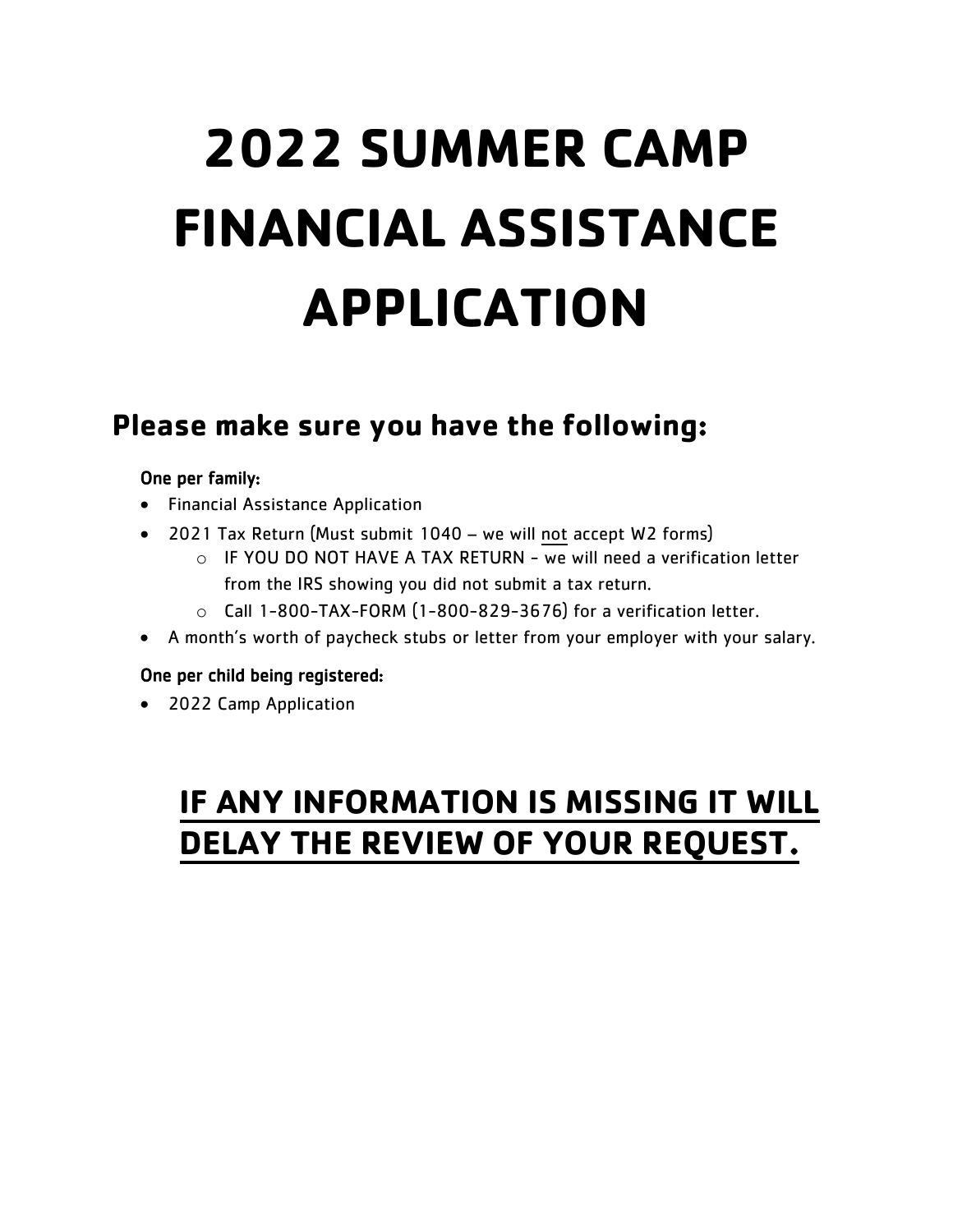# **Summer Camp Financial Assistance FAQ's**

#### APPLICATION/REGISTRATION

#### • What do I need for the application?

- o A complete Financial Assistance Application
- o Completed Summer Camp Registration Packet for each child (including weeks requested)
- $\circ$  A 1040 form from your 2021 tax return OR a verification letter from the IRS that you did not file taxes for the year (call 1-800-829-3676 to request letter)
- $\circ$  One month's worth of paycheck stubs, or letter from your employer indicating your monthly earnings.

#### • I've received my award letter. What do I do now?

 $\circ$  In order to receive funds you must send back the letter signed by the due date listed on the letter. A physical copy can be sent into the YMCA, or it can be scanned and emailed to mboyd@princetonymca.org.

#### • How does membership work?

 $\circ$  As campers must have an active membership to participate, you will need to indicate a membership option on their camp application. If your child is not already an active member, we will also make a determination on membership as well.

#### • How do camp deposits work?

 $\circ$  The deposit is a portion of the weekly camp fee that is paid up front. To finish registration, you will be asked to put down deposits for each week of camp your child signs up for. The amount due for each deposit will be listed on your award letter.

#### • Can I add or subtract weeks from camp once I receive my award?

- o If you choose to reduce their camp schedule after receiving your award letter but before registration, just cross out the weeks they will not attend.
- $\circ$  Once they are registered, please email Matt Boyd to cancel specific weeks or make changes to your child's schedule. Please note that deposits on canceled weeks are non-refundable, but can be credited to other weeks of camp or other Princeton Family YMCA programs.
- o If you would like to add more weeks on financial assistance you would need to reapply for those weeks which you are adding. Approval for additional weeks is subject to availability of additional funds.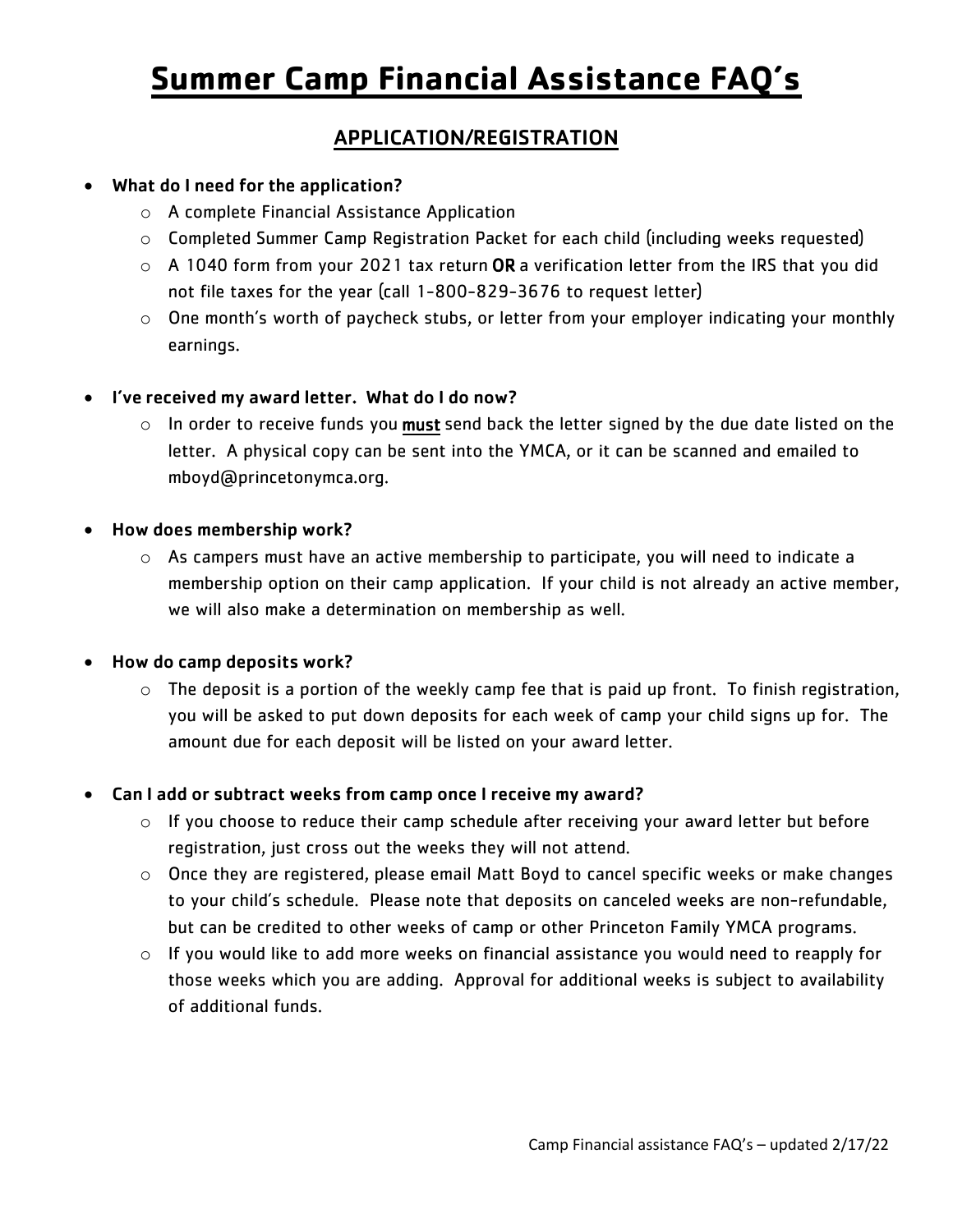#### PAYMENT

#### • How do payments work?

o Camp payments are made on a weekly basis, due on the Monday prior to that week's camp. For example, Week 1's payment this year will be due on June 14, one week ahead of the start date of June 21.

#### Can I pay by check or cash?

o You can pay by cash or by check at the membership desk, or you can by card even if you choose not to automatically draft payments. If you choose this option, be aware that payments are still due the Monday prior to that week of camp.

#### • I am unable to make weekly payments. Can I pay a few weeks at a time or some other way?

o Yes, we will make alternative arrangements for payments. If you wish to do this, please contact Matt Boyd (609-497-9622 x222 or mboyd@princetonymca.org) to discuss these arrangements. If you do not do this, it will be assumed you are going to pay weekly.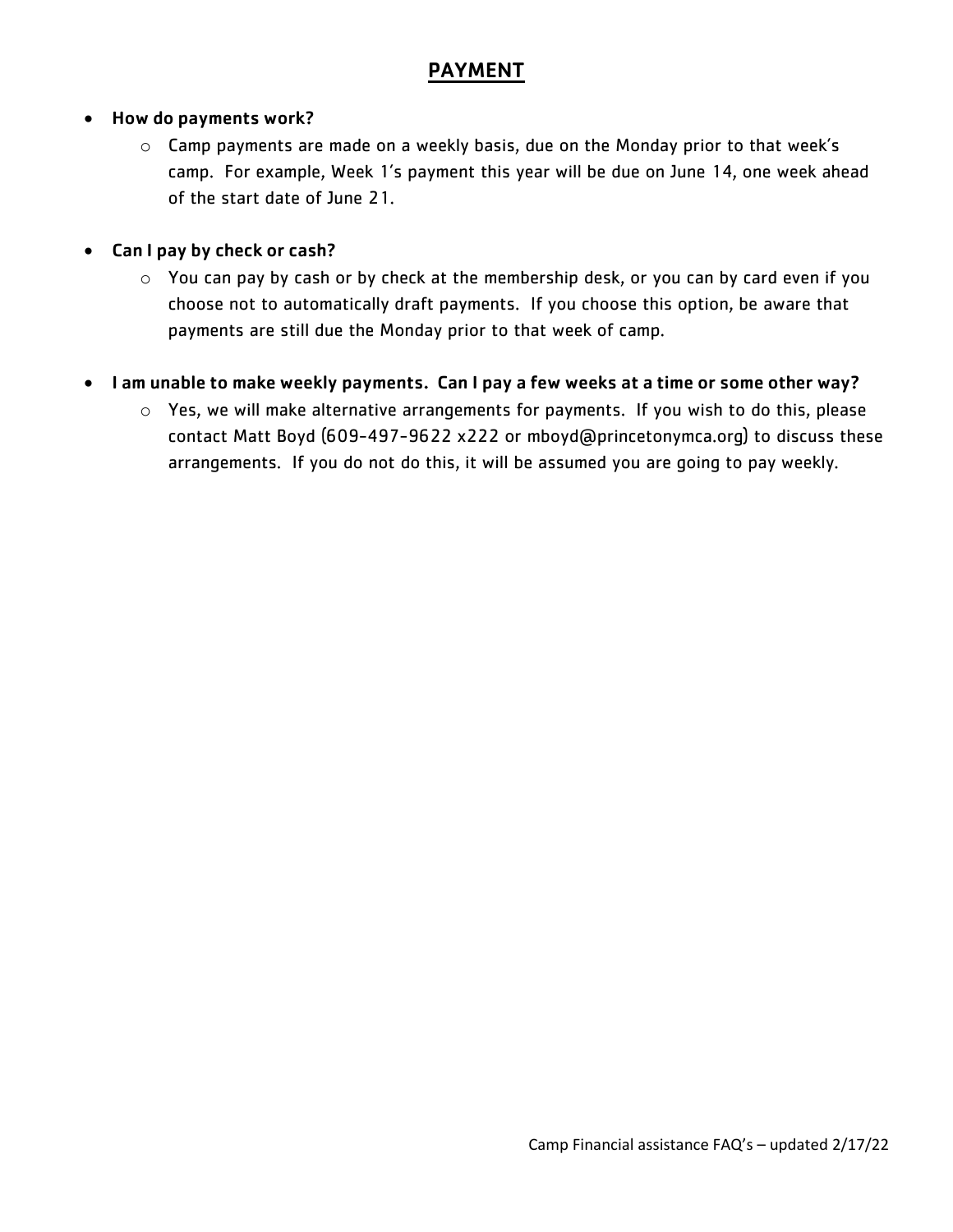### **PRINCETON FAMILY YMCA** SUMMER CAMP FINANCIAL ASSISTANCE CONFIDENTIAL APPLICATION



It is the policy of the Princeton Family YMCA to provide services for any person who desires to participate and understands the benefits of the YMCA, regardless of their ability to pay the standard membership or program fees. Those not able to pay the full fee may be awarded partial assistance based on their demonstrated need.

#### **ELIGIBILITY**

Assistance will be granted on the basis of financial need, when funds are available. The household income guidelines used by the Princeton Family YMCA will be used as initial eligibility criteria.

The YMCA believes a strong sense of ownership and pride is developed if the financial assistance recipient contributes to the cost of their YMCA involvement; therefore, applicants may be asked to pay a portion of the membership or program fees.

Written notification will be given once a decision is made. The financial aid process takes two to four weeks – please be sure to submit your request in a timely manner.

#### **HOW TO APPLY**

Applicants must complete all standard Princeton Family YMCA membership or program forms along with the application.

All application records will be kept confidential.

**Proof of income must be submitted including current year 1040 Federal Income Tax form, recent payroll stubs, and all sources of household income (i.e., social security, disability, local/state/federal assistance, grants from other entities, child support, alimony, etc.).**

Failure to have all requested information may result in delaying the process.

#### **SELECTION PROCESS**

A confidential review of the application and possible personal interview with the applicant will determine financial assistance eligibility. The Princeton Family YMCA reserves the right to refuse assistance to any applicant.

Once Financial Assistance is established, the Princeton Family YMCA reserves the right to retain any payments the applicant has made to date (i.e., deposits, payments, etc.). The Princeton Family YMCA has the right to review the applicant's eligibility at any time.

If found that false information was presented, the Princeton Family YMCA has the right to terminate the assistance immediately.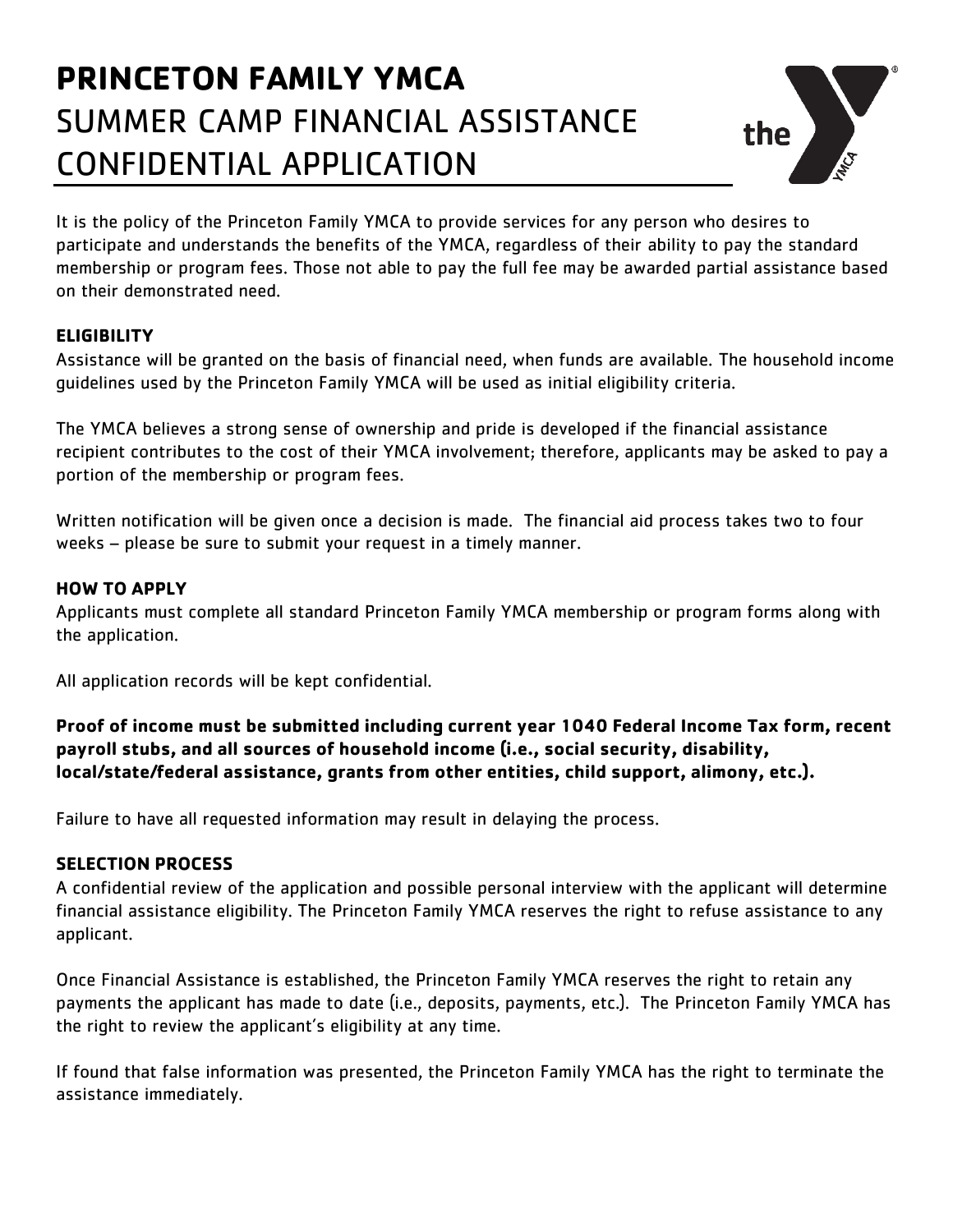# **PRINCETON FAMILY YMCA** SUMMER CAMP FINANCIAL ASSISTANCE CONFIDENTIAL APPLICATION



Please indicate Camp Financial Assistance request:

| Please remember to complete a Summer Camp Application for EACH camper listed above<br><b>INFORMATION OF ADULT COMPLETING APPLICATION</b><br>(please print clearly) |  |  |  |  |  |
|--------------------------------------------------------------------------------------------------------------------------------------------------------------------|--|--|--|--|--|
|                                                                                                                                                                    |  |  |  |  |  |
|                                                                                                                                                                    |  |  |  |  |  |
|                                                                                                                                                                    |  |  |  |  |  |
| <b>SPOUSE OR DOMESTIC PARTNER INFORMATION</b>                                                                                                                      |  |  |  |  |  |
|                                                                                                                                                                    |  |  |  |  |  |
|                                                                                                                                                                    |  |  |  |  |  |
| <b>EMPLOYMENT INFORMATION</b>                                                                                                                                      |  |  |  |  |  |
|                                                                                                                                                                    |  |  |  |  |  |
|                                                                                                                                                                    |  |  |  |  |  |
| Employment Status: $\bigcirc$ Full Time $\bigcirc$ Part Time $\bigcirc$ Self-Employed $\bigcirc$ Unemployed $\bigcirc$ Disabled $\bigcirc$ Retired                 |  |  |  |  |  |
| Is your Payroll: Weekly OBiweekly OSemimonthly OMonthly                                                                                                            |  |  |  |  |  |
|                                                                                                                                                                    |  |  |  |  |  |
|                                                                                                                                                                    |  |  |  |  |  |
| Employment Status: OFull Time OPart Time OSelf-Employed OUnemployed ODisabled ORetired                                                                             |  |  |  |  |  |
| Is your Payroll: OWeekly Biweekly Semimonthly OMonthly                                                                                                             |  |  |  |  |  |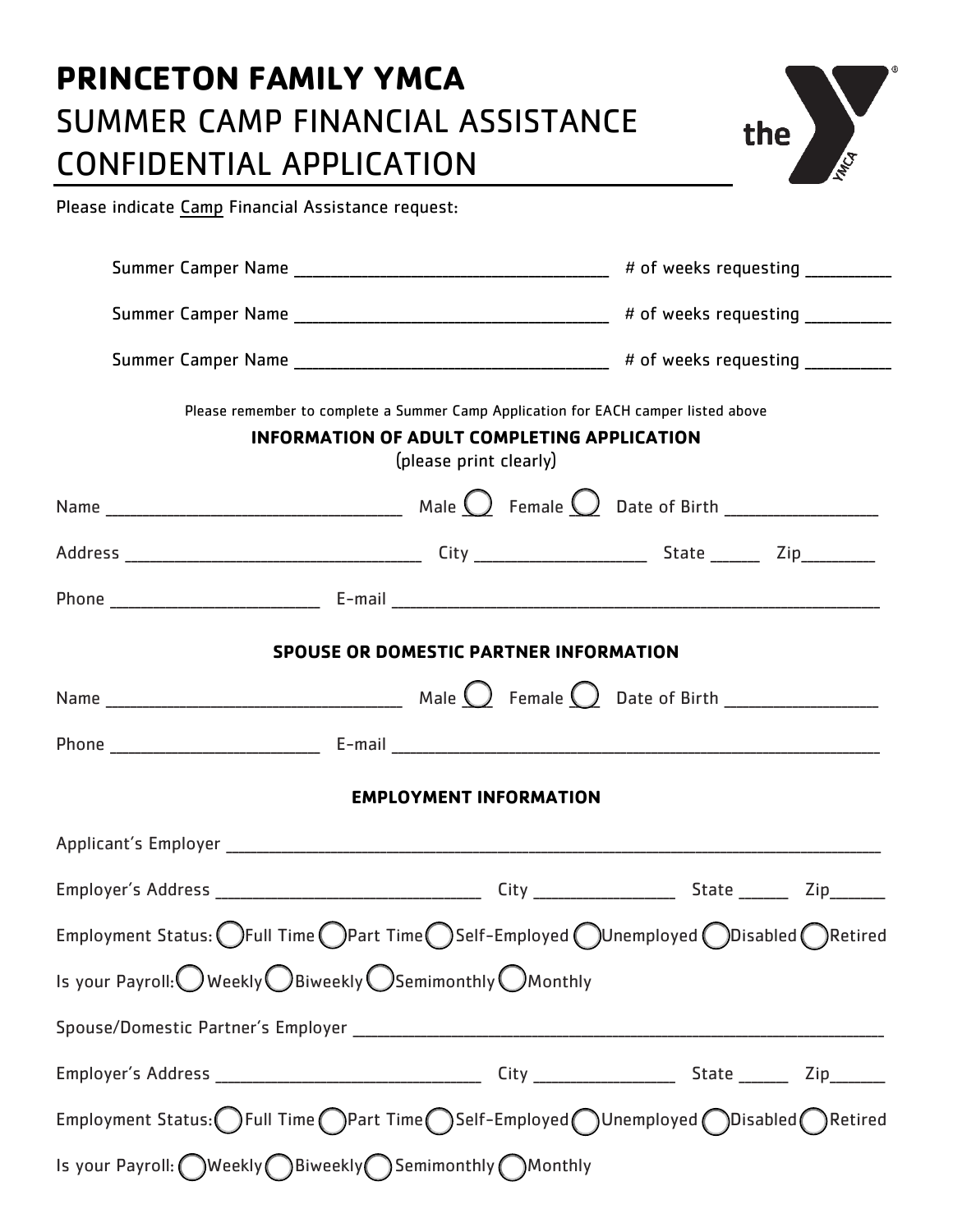#### **FAMILY/HOUSEHOLD INFORMATION**

| Number of Adults ____________________ Number of Children ________________ Total Family Size _________________ |                                                                          |                                                                                                                                                                                                                                                                                                                                                                                                                                                                                                                                                                                                                                                                          |
|---------------------------------------------------------------------------------------------------------------|--------------------------------------------------------------------------|--------------------------------------------------------------------------------------------------------------------------------------------------------------------------------------------------------------------------------------------------------------------------------------------------------------------------------------------------------------------------------------------------------------------------------------------------------------------------------------------------------------------------------------------------------------------------------------------------------------------------------------------------------------------------|
|                                                                                                               |                                                                          |                                                                                                                                                                                                                                                                                                                                                                                                                                                                                                                                                                                                                                                                          |
|                                                                                                               |                                                                          |                                                                                                                                                                                                                                                                                                                                                                                                                                                                                                                                                                                                                                                                          |
|                                                                                                               |                                                                          |                                                                                                                                                                                                                                                                                                                                                                                                                                                                                                                                                                                                                                                                          |
|                                                                                                               |                                                                          |                                                                                                                                                                                                                                                                                                                                                                                                                                                                                                                                                                                                                                                                          |
|                                                                                                               |                                                                          |                                                                                                                                                                                                                                                                                                                                                                                                                                                                                                                                                                                                                                                                          |
|                                                                                                               |                                                                          |                                                                                                                                                                                                                                                                                                                                                                                                                                                                                                                                                                                                                                                                          |
|                                                                                                               | Spouse/Partner Gross Monthly Income<br><b>TOTAL MONTHLY GROSS INCOME</b> | \$<br><b>GROSS TOTAL MONTHLY INCOME</b><br>(Before taxes)<br>$\begin{picture}(20,10) \put(0,0){\vector(1,0){100}} \put(15,0){\vector(1,0){100}} \put(15,0){\vector(1,0){100}} \put(15,0){\vector(1,0){100}} \put(15,0){\vector(1,0){100}} \put(15,0){\vector(1,0){100}} \put(15,0){\vector(1,0){100}} \put(15,0){\vector(1,0){100}} \put(15,0){\vector(1,0){100}} \put(15,0){\vector(1,0){100}} \put(15,0){\vector(1,0){100}} \$<br><u>and a strategic programment of the strategic programment of the strategic programment of the strategic programment of the strategic programment of the strategic programment of the strategic programment of the strategic pr</u> |

**Total household income must be provided. PROOF OF ALL INCOME MUST BE PRESENTED. FAILURE TO DO SO WILL DELAY THE PROCESS. Include payroll stubs or employer letter verifying one month's salary and Federal 1040 tax return. W-2 is not acceptable.**

The information listed on this form is correct and true. I understand the Princeton Family YMCA will verify income and other personal information as reported on the attached documents. Any deliberate misrepresentation will result in disqualification for assistance. Additionally, I understand that the Princeton Family YMCA may ask for further verification of personal and financial information based upon available public information (for example, social media accounts and internet searches). In signing below, I attest that the information is accurate to the best of my knowledge.

| <b>Printed Name</b>                                                                             |                 |
|-------------------------------------------------------------------------------------------------|-----------------|
|                                                                                                 | Date            |
| <b>FOR YMCA STAFF USE ONLY</b><br>Total Membership Assistance Awarded %                         |                 |
| Total Program Assistance Awarded %                                                              |                 |
| Notification Letter mailed The Sasistance declined/waived, date<br><b>Revised February 2022</b> | <b>Director</b> |